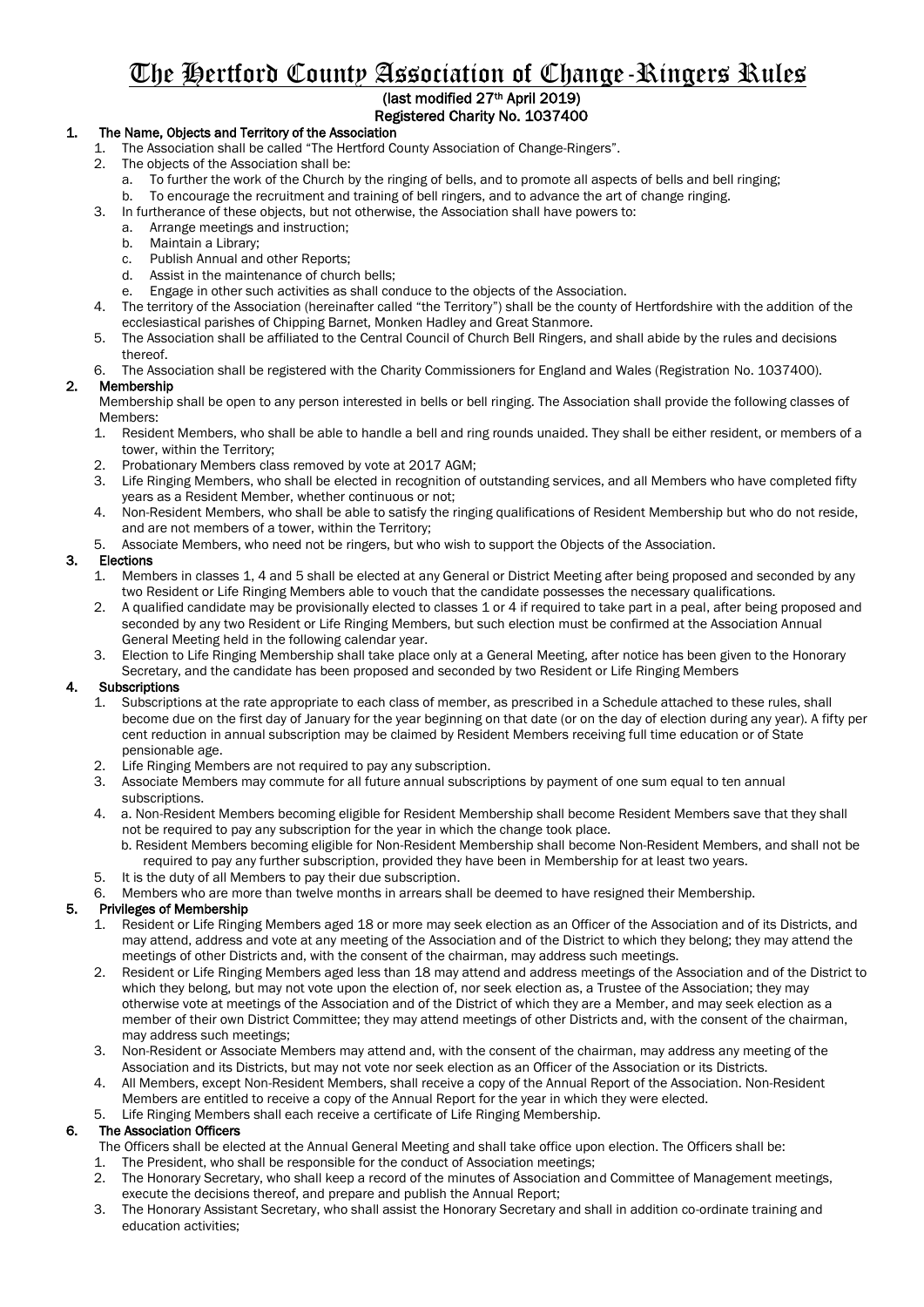- 4. The Honorary Treasurer, who shall give and receive vouchers for money passed, keep proper books of accounts, and prepare an income and expenditure account and a balance sheet at 31st December each year, which shall be audited and presented to the Members at the following Annual General Meeting;
- 5. The Honorary Peal Secretary, who shall receive and record the details of peals rung for the Association and of any members elected in accordance with rule 3.2, and ensure such members are presented for ratification to the Association Annual General Meeting held in the following calendar year;
- 6. The Honorary Librarian, who shall manage the Association's library;
- 7. The Central Council Representative(s), who shall attend the meetings of the Central Council of Church Bell Ringers.
- 8. The Safeguarding Officer, who shall ensure that the procedures of the Association comply with the guidelines issued by the Central Council of Church Bellringers, the Diocese and Parochial Church Councils of the area of the Association's operation, and legal requirements; and ensure, as far as possible, that towers affiliated to the Association are aware of and meet such guidelines and requirements.

Notes:

- a. An existing elected officer may also hold the office of Safeguarding Officer.
- b. The Safeguarding Officer must be checked with the appropriate authorities in accordance with current regulations.
- 9. The Y@H manager who shall organise and arrange youth ringing for the county

#### 7. The Committee of Management

- 1. The Committee of Management ("the Committee") shall be the Trustees, and shall manage the affairs of the Association; it shall comprise the Association Officers, the District Secretaries and the Immediate Past President (who shall assist the President and perform the duties of the President in the absence of the President), and one elected representative (or an elected deputy) of each District.
- 2. The Committee shall have power to invest or otherwise deal with the assets of the Association, and such sums as the Members or others subscribe or otherwise contribute to the Association, in such manner as the Committee considers is in the best interests of the Association. Bank accounts as may be required shall be maintained in the name of the Association, and any one of six nominated Committee members shall have power to sign cheques, with the signatures of two such required for amounts exceeding £50.
- 3. The Committee shall meet at least twice each year, and eight members shall constitute a quorum. All decisions shall be carried by a simple majority of members present and voting.
- 4. The Committee shall have power to invite any person(s) to attend a Committee meeting, to assist it in the management of the affairs of the Association, but such invited person(s) shall have no vote and shall not be counted towards a quorum. The Committee may appoint sub-committees as required, and may raise funds by any lawful means other than permanent trading.
- 5. The Committee shall have power to fill any vacancy which arises, between Association General Meetings, amongst either the Officers of the Association or the Central Council Representatives.

#### 8. General Meetings of the Association

- 1. The Annual General Meeting shall take place on the last Saturday in April in every year (or on such a day as the Committee shall decide). The place of the meeting shall be decided by the Committee, but so far as possible shall be within the Districts of the Association in rotation. A special service shall be arranged at one of the churches at the place of the meeting.
- 2. The business of the Annual General Meeting shall include the presentation of reports (which shall include an audited statement of accounts and balance sheet), the election of Association Officers, and of the Central Council Representatives when due, the appointment of an Independent Examiner, the ratification of any provisional elections of members, and any other business relating to the Objects of the Association.
- 3. Other General Meetings may be called by the Committee, and shall be called within six weeks of receipt by the Honorary Secretary of a written requisition, signed by not less than 20 members, at such time and place as the Honorary Secretary shall determine. Any notice or requisition of such a General Meeting shall state clearly the business of the meeting, and no other business shall be transacted. Fifty voting members shall constitute a quorum. If, within 30 minutes of the advertised meeting time, no quorum has formed, the meeting shall stand adjourned for between four and six weeks, when it shall be reconvened and those who attend shall constitute a quorum.
- 4. Notice of any General Meeting shall be given by the Honorary Secretary within the previous two weeks by means of an advertisement in "*The Ringing World*" or other such paper(s) as the Committee shall determine. Such published notice shall be sufficient without further communication being sent to Members.

## 9. The Districts of the Association

- 1. The Territory shall be divided into Districts by the Association in General Meeting, on recommendation of the Committee of Management, which shall consult with the Districts concerned before making or varying any determination of District boundaries.
- 2. Each District shall elect a District Secretary, the representative (and a deputy) of the District upon the Committee of Management, and other such District Officers, if any, as it shall determine. These, together with such elected members as the District shall determine, shall comprise the District Committee, which shall manage the affairs of the District.
- 3. The District Secretary shall be responsible for:
	- a. Calling at least four District Meetings annually;
	- b. Receiving Members' subscriptions within the District, issuing receipts therefor, and passing such money to the Honorary Treasurer;
	- c. Informing the Honorary Secretary, in writing, of the names and addresses of the District's elected representative (and deputy) on the Committee of Management;
	- d. Transmitting to the Honorary Treasurer immediately after December 31st each year a copy of the provisional annual statement of the income and expenditure of the District, together with all the relevant books and vouchers. The District Secretary shall confirm or amend the annual statement immediately following the Annual District Meeting.
	- e. Transmitting to the Honorary Secretary immediately after December 31st each year a list of Members for the District, together with such other details as the Honorary Secretary shall request for the purposes of compiling the Annual Report. The District Secretary shall confirm or amend these details immediately following the Annual District Meeting, provided that, where a District elects a District Treasurer, that individual shall be responsible for b and d above and not the District **Secretary**
- 4. The first meeting of the District in any year (arranged so far as possible before the end of January) shall be the Annual District Meeting, at which shall be elected:<br>a. The District Secretary and
	- The District Secretary and other District Officers, if any;
	- b. The other members of the District Committee;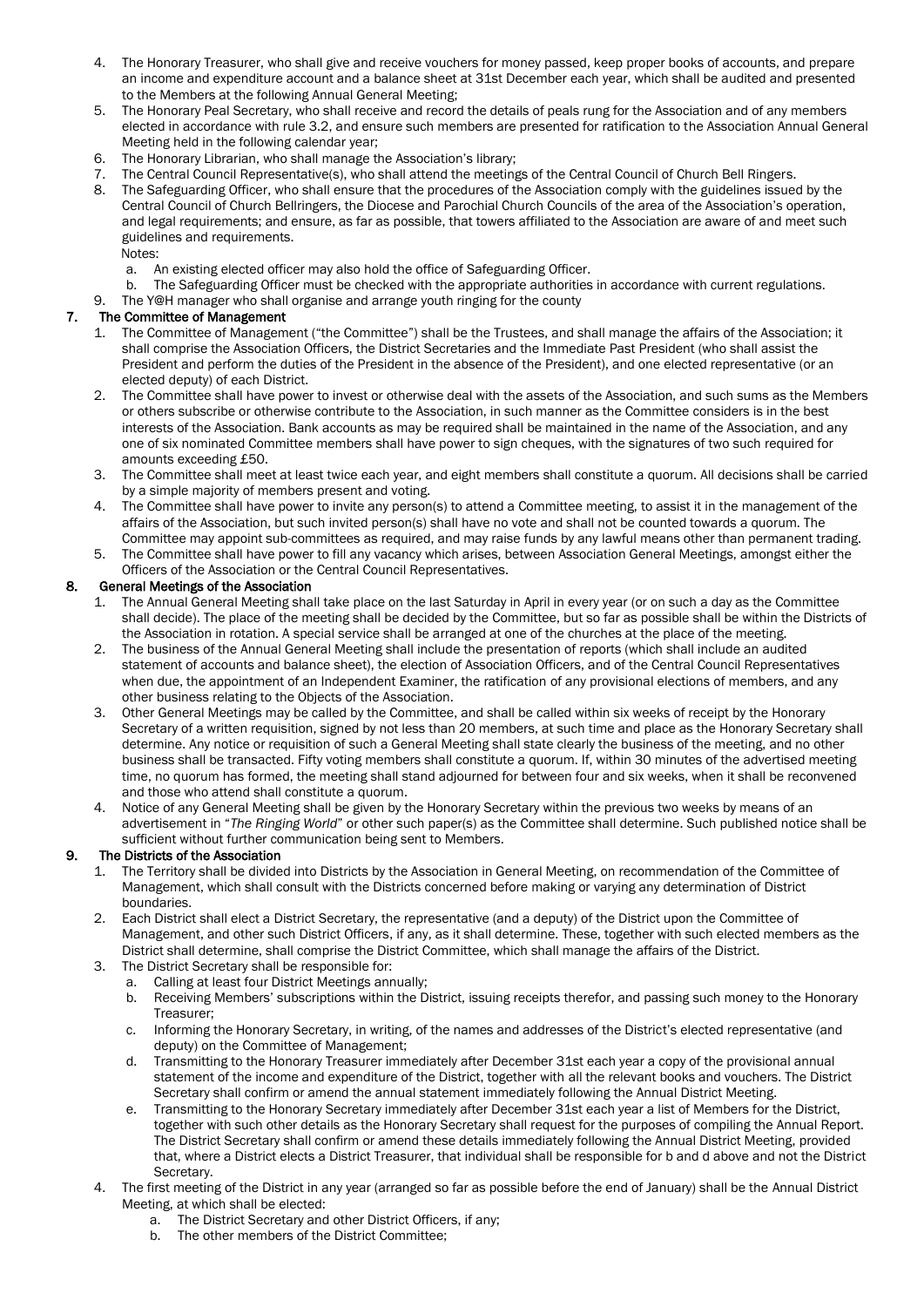- c. The District's representative (and deputy) on the Committee of Management. The Annual District Meeting shall receive and consider an annual statement of income and expenditure and conduct any other business relating to the Objects of the Association.
- 5. Notice of District Meetings shall be given by the relevant District Secretary in accordance with the procedures detailed in rule 8.4.

# 10. Management of Funds

- The expenses paid by the Honorary Treasurer from the Association's funds may be:
- 1. Those of General Meetings and of meetings of the Committee of Management.<br>2. The cost of printing, binding and distributing the Annual and other Reports
- The cost of printing, binding and distributing the Annual and other Reports.
- 3. The cost of maintaining the Peal Book.
- 4. The cost of maintaining the Association Library.
- 
- 5. Postage, stationery and sundry expenditure incurred by Association and District Officers. 6. Central Council affiliation fees and the reasonable expenses of representatives attending Central Council meetings.
- 7. The costs of advertising Association and District Meetings, courses and practices.
- 8. Administrative and other expenses incurred in respect of the Hertford County Association of Change-Ringers Bell Restoration Fund.
- 9. Other expenditure as the Committee of Management shall determine.

## 11. Peals

Every peal rung for the Association shall be entered in the Association's Peal Book, and published in the Annual Report. A peal shall be recognized as rung for the Association and so recorded, subject to:

- 1. Proof of composition.
- 2. The participants being Members (or having been provisionally elected in accordance with Rule 3, such election(s) having been ratified subject to Rule 11.5).
- 3. The conductor informing the Honorary Peal Secretary, in writing or by electronic mail, and within one month, of the particulars of the peal, including the composition (unless such is apparent from the published report), and of the names, if any, of any person(s) provisionally elected before the peal;
- 4. The conductor transmitting to the Honorary Peal Secretary, within one month, a prescribed fee per member taking part, together with the subscription(s) and address(es), if known, and the name of the proposer and seconder, of any provisionally elected participant(s), for which sums the Peal Secretary shall send the conductor receipt(s). The fee shall be levied with the aim of generating income to cover the cost of publishing and recording peals rung for the Association, and shall be as prescribed in a Schedule attached to these Rules.
- 5. Any provisional elections being ratified at the Association Annual General Meeting held in the following calendar year.

## 12. Dissolution of the Association

- 1. The Association may be dissolved by a resolution presented at a General Meeting called for this purpose. The resolution must have the assent of two thirds of those present and voting. Such resolution may give instructions for the disposal of any assets remaining after satisfying any outstanding debts and liabilities. These assets shall not be distributed among the members of the Association, but will be given:
	- a. To charitable bell restoration funds as the Association may select;
	- b. To the St Albans Diocesan Board of Finance for the religious and charitable purposes of the said Diocese, or transferred to such other charitable institution or institutions having objects similar to some or all of the objects of the Association as the Association shall determine and, if in so far as effect cannot be given to this provision, then to some other charitable purpose.

## 13. Rules

- 1. All Members of the Association upon election shall accept these rules and shall abide by them whilst they remain in membership.
- 2. Any question of interpretation of the Rules shall be a matter for the Committee of Management, subject only to a decision of a General Meeting of the Association.
- 3. No alteration of, addition to or deletion from these rules shall be made so as to cause the Association to cease to be a charity in law.
- 4. No alteration to these Rules shall be made save at the Annual General Meeting or at a General Meeting called for this purpose. No amendments or alterations shall be made without the prior written permission of the Charity Commission to the objects clause, the dissolution clause or this clause. Alterations to these Rules shall receive the assent of two thirds of the members present and voting at an Annual or other General Meeting.
- 5. Notice of any proposed alteration, addition to, or deletion from these rules must be sent, in writing, to the Honorary Secretary, to be received at least eight weeks before the General Meeting at which such proposal is to be discussed. In the case of proposed amendment to the objects clause, the dissolution clause or the rules clause, this period of notice shall be extended to twelve months.

# THE SCHEDULE TO THE RULES (See Rules 4 & 11)

## **Subscriptions**

- a. Resident and Associate Members shall subscribe £10.00 annually;
- b. Non-Resident Members shall pay one subscription of 10.00 upon election, subject to Rule 4.4.b.

## Peal Fee

The fee shall be 0p per member taking part for each peal.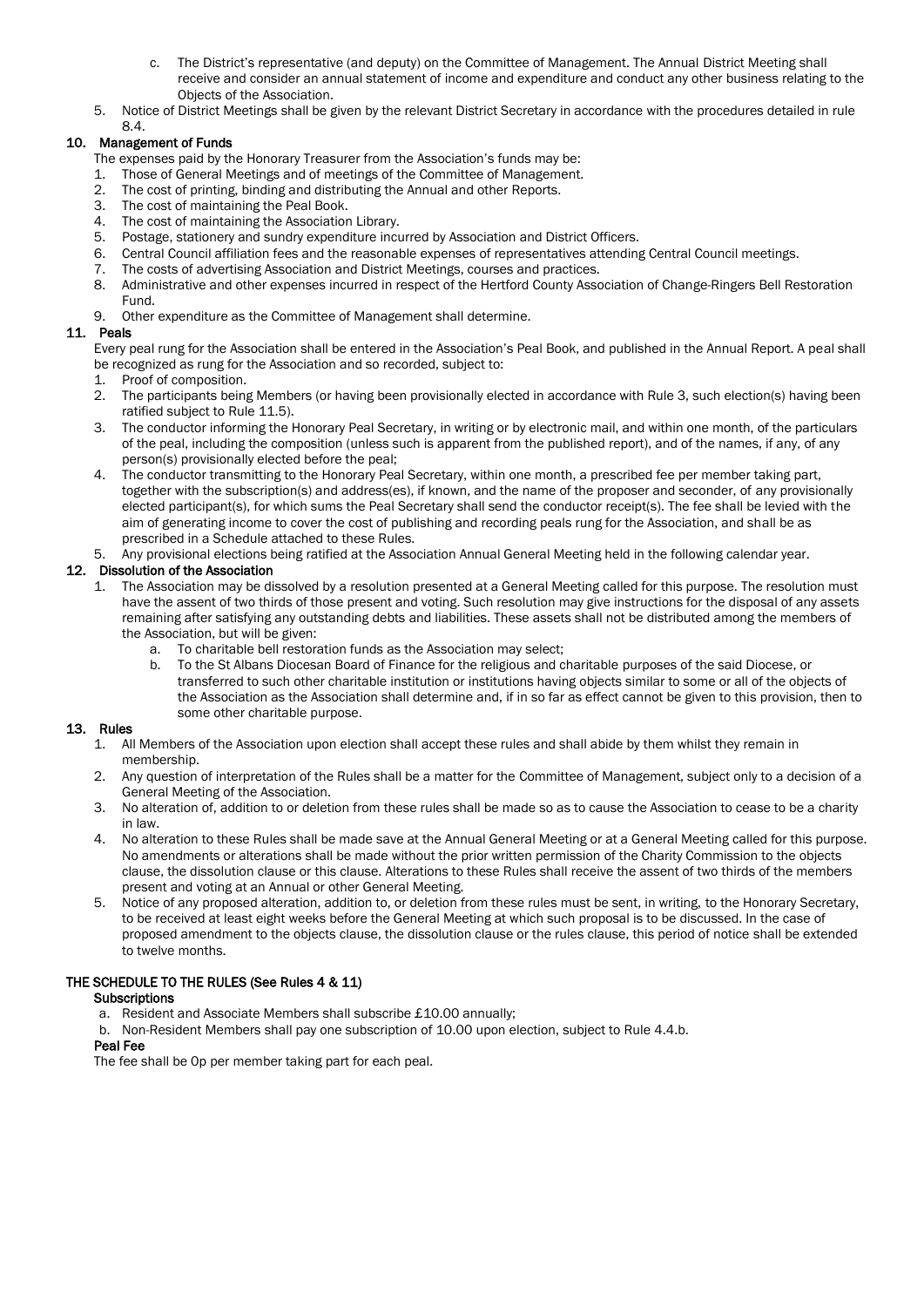# The Hertford County Association of Change-Ringers

# Bell Restoration Fund

## Registered Charity No 264847

## RULES (last modified 26th April 1997)

# 1. Title

This fund shall be known as "The Hertford County Association of Change-Ringers Bell Restoration Fund".

# 2. Object

The object of the Fund shall be the provision of financial assistance by way of grants to church authorities incurring expenditure on the provision, maintenance or improvement of their bells and bell installations or for the maintenance of the fabric of their towers and belfries in the county of Hertfordshire and the ecclesiastical parishes of Chipping Barnet, Monken Hadley and Great Stanmore.

**3.** In furtherance of the object of the Fund provision of financial assistance by way of grants may be made to church authorities incurring expenditure in taking into their care bells pending their installation in a tower.

## 4. Definition

References to "the Association" shall mean the Hertford County Association of Change-Ringers.

## 5. Trustees, Treasurer, Independent Examiner and Administration

The Trustees of the Fund, referred to hereinafter as the Trustees, shall be the Honorary Secretary, Honorary Assistant Secretary and Honorary Treasurer for the time being of the Association and six elected Life or Resident members of the Association, being one nominated by each of the Association's six Districts. The Honorary Treasurer and Honorary Independent Examiner of the Fund shall be the Honorary Treasurer and Honorary Independent Examiner for the time being of the Association. The Fund shall be administered by the Trustees. Five Trustees shall form a quorum at a meeting. A casual vacancy amongst the elected Trustees shall be filled by the Committee of Management of the Association. The Association's rules in respect of membership and of the Committee of Management are attached as an appendix to this constitution.

## 6. Grants

- 1. An application for or proposal to make a grant, of more than the amount prescribed in the Schedule attached to these rules, from this fund shall only be considered at an Annual General Meeting or Special General Meeting of the Association. Notice of an application must be made to the Trustees at least eight weeks before the General Meeting at which the application shall be discussed.
- 2. Following notice duly given, the Trustees shall consider such applications or proposals and shall make recommendations to the Meeting of the Association at which the application shall be considered. The Trustees shall give notice of a proposal to make a grant from this Fund in accordance with the rules of the Association on giving notice.
- 3. Grants shall be made from this Fund only for the purposes outlined in the objectives in Rule 2 above. A grant may be made at a General Meeting of the Association, subject to the requirements of Rule 6(i) above, if approved by two thirds or more of those members of the Association present and voting. To be eligible to vote on such matters, such members must fulfil the requirements of the rules of the Association on voting.
- 4. Following such approval a grant shall be made at such time as the Trustees shall decide except that the Trustees shall be given absolute discretion to reduce, but not to increase, a donation in the exceptional circumstances that they unanimously feel it in the interests of the Fund and the Association to do so. They shall inform the Association of any such action at the next General Meeting of the Association.
- 5. Where such an application or proposal would involve consideration of a grant equal to or less than the amount prescribed in the Schedule attached to the Rules, and particularly where the proposed work was, or had been, an urgent repair to bells and/or bell installations and/or bell towers, then the Trustees, in their absolute discretion, may approve and make grants from the Fund without the need to satisfy the requirements of Rules 6.1 to 6.4 hereof.

# 7. Disbursements

Any payments drawn on this Fund under Rule 6 above or required under Rule 9 below, shall be made over the signatures of two Trustees of the Fund. All administrative and other expenses incurred in respect of the Fund other than those specifically relating to the acquisition and realization of investments shall be borne by the Association.

# 8. Accounts

The Honorary Treasurer shall prepare accounts consisting of a Balance Sheet as at 31st December in each year, and an Income and Expenditure Account for the year ending on that date.

These accounts shall be presented to the Independent Examiner of the Fund who shall satisfy himself as to the correctness thereof.

These accounts duly audited shall be submitted for approval to the Annual General Meeting of the Association next after the 31st December to which the accounts of the Fund have been prepared.